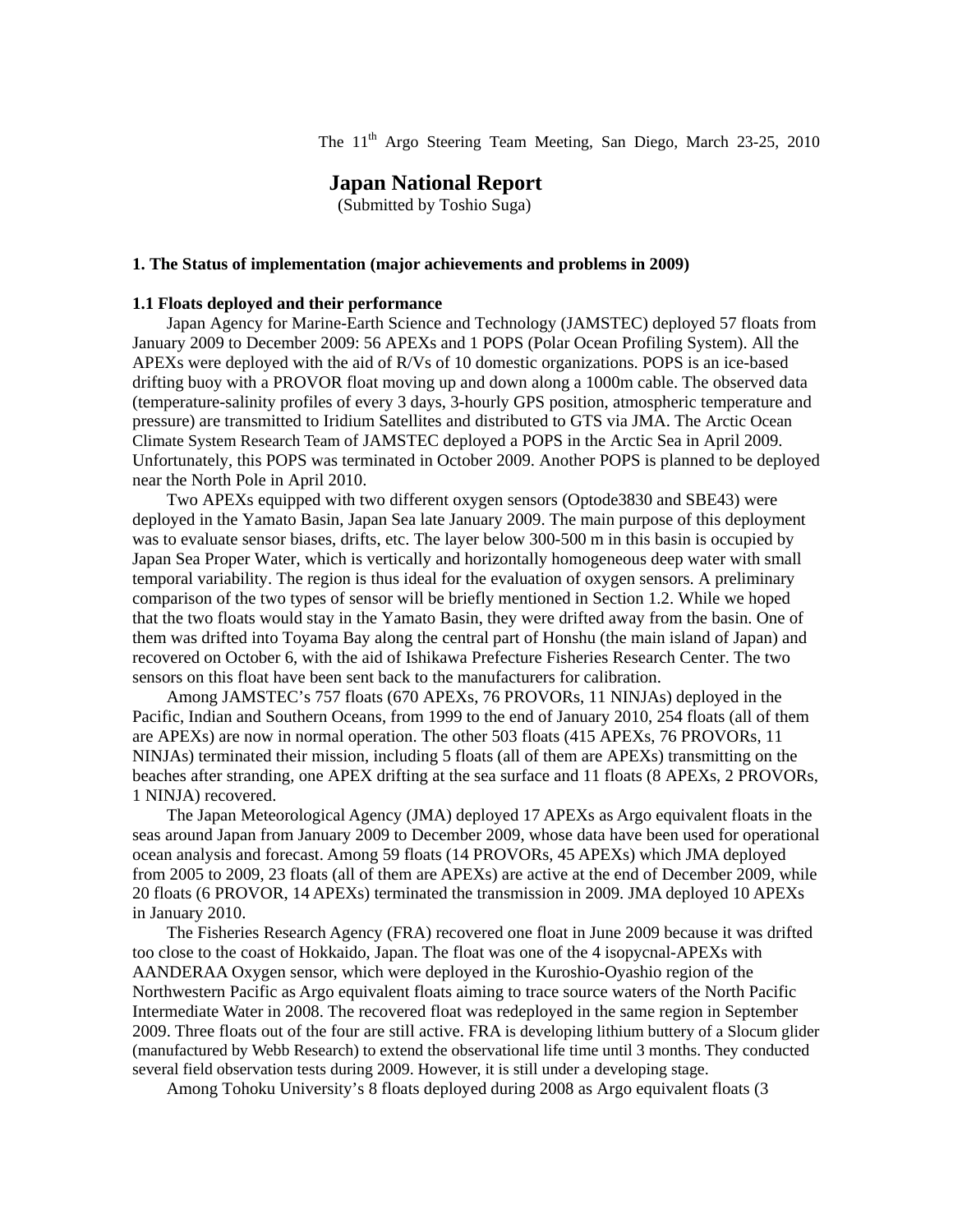NINJJAs having a WET Labs chlorophyll sensor and an anti-biofouling shutter with the parking depth of 40 dbar and 5-day cycle, 4 APEXs having a Sea-Bird oxygen sensor and a WET Labs chlorophyll sensor with 3-day cycle, and an APEX with an AANDERAA oxygen sensor with 3-day cycle), 4 floats (2 NINJA and 2 APEX) are active at the end of December 2009. While one NINJA float is in normal operation, the WET Labs sensor of the other has not functioned since its 7th profile. While one APEX with an AANDERAA oxygen sensor is in normal operation, the WET Labs sensor of the other has not functioned since its 25th profile. One NINJA terminated the transmission in 2009. Two APEXs recovered in 2008 have been in the process of repair and will be ready for redeployment in 2010.

#### **1.2 Technical problems encountered and solved**

Because of the micro-leak problem in the Druck sensor, JAMSTEC cancelled most of the APEXs' deployment from May to September 2010 and sent 38 sensors to the manufacturer for repairs. All of them have been sent back to JAMSTEC by the end of January 2010. The twenty four of the repaired sensors were the products of the Kistler and the others were those of the Druck.

For the same reason, JMA cancelled four APEXs' deployment and sent them to the manufacturer for repairs in May 2009. They were sent back to Tokyo in November 2009 and immediately deployed by JMA's research vessels in the sea south of Japan. The three of the repaired sensors were the products of the Kistler and the other was a screening tested Druck. Besides, JMA ordered 14 APEXs in April 2009. The delivery of the floats was delayed about two months for the same reason and made in December 2009. The sensors of them were all the Kistlers.

Among the APEX floats with APF9 controller in Japan, 5 floats have the negative surface pressure drift larger than -2.4 dbar. Among these floats, 2 floats have the extreme negative surface pressure drift, exceeding -10 dbar.

Most of the six WET Labs chlorophyll sensors (ECO-FLNTU) on APEXs deployed by Tohoku University and JAMSTCE during 2008 went wrong after 3-26 profiles. It has been unofficially reported that the manufacturer identified and fixed the causes of this short life after inspection of two sensors on the Tohoku University's APEXs that had been recovered from the sea. The manufacturer is trying to send two floats with repaired sensors back to Tohoku University by the end of March 2010.

The two sets of a pair of different oxygen sensors (Optode3830 and SBE43) experimentally deployed in the Japan Sea showed that the oxygen profiles from the two sensors were systematically different. A comparison with Winkler Oxygen made by JMA R/V Seifu-Maru at the float deployment clarified that there were negative biases of 5-10% of oxygen values for SBE43 and 10-15% for Optode. Causes of the difference between the two types have not been identified. One set of the two was recovered from the sea and sent back to the manufacturers as mentioned above.

Tsurumi Seiki Co., in corporation with JAMSTEC, began to develop a new profiling float for a depth greater than 2000 dbar, which adopts a new buoyancy engine working at up to 3500 dbar. The prototype is capable of descending down to 3000 dbar and we hope to improve it to be capable of descending down to 4000 dbar.

## **1.3 Status of contributions to Argo data management**

The Japan DAC, JMA has operationally processed data from all the Japanese Argo and Argo-equivalent floats including 292 active floats as of February 10, 2010. Nine Japanese PIs agree to provide data to the international Argo. All profiles from those floats are transmitted to GDACs in netCDF format and issued to GTS using TESAC and BUFR code after real-time QC on an operational basis. Argo BUFR messages have been put on GTS since May 2007.

## **1.4 Status of delayed mode quality control process**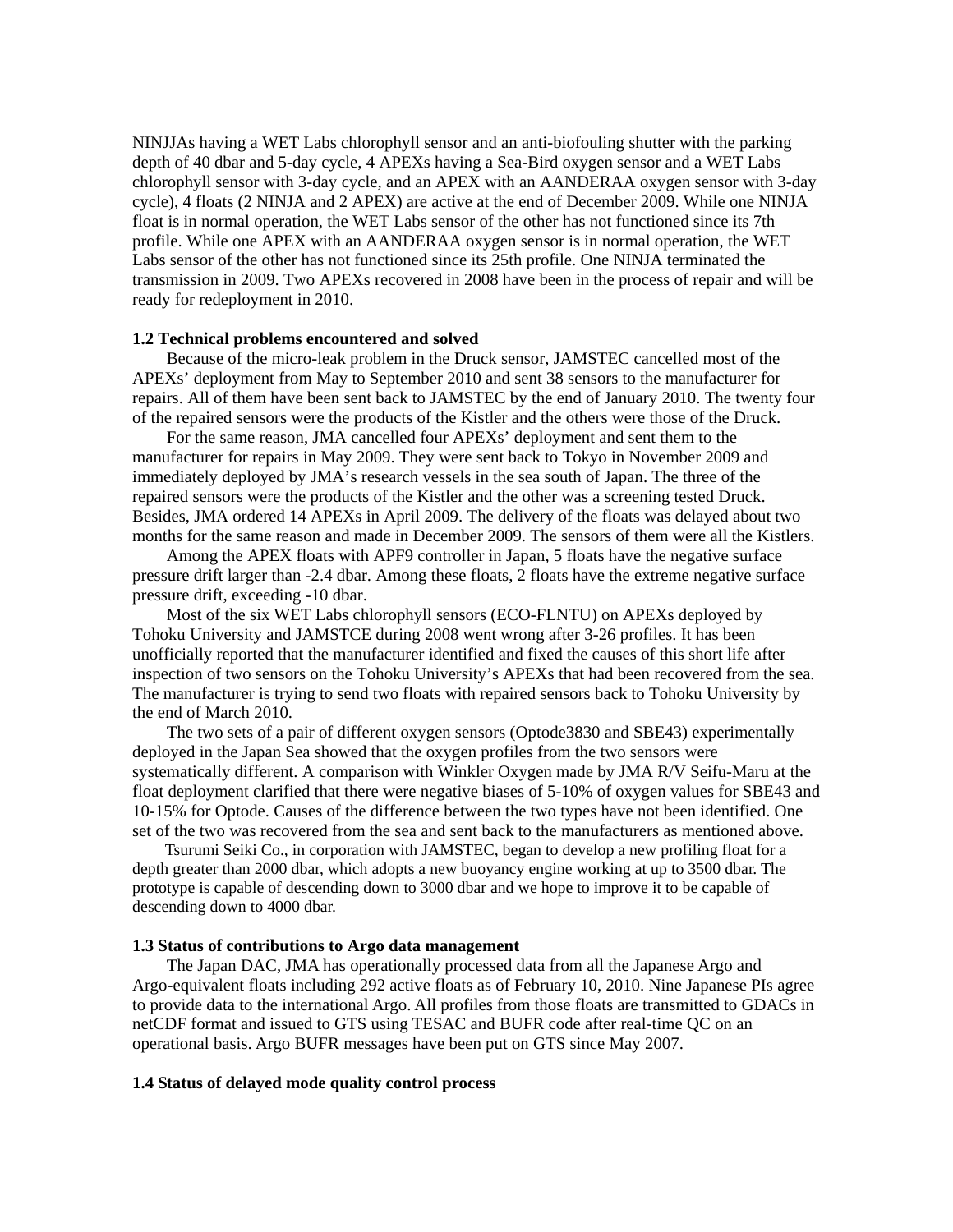JAMSTEC has submitted the delayed-mode QCed data of 92,761 profiles to GDACs as of January 2010. Among these data, some 16,000 profiles were provided within a year. JAMSTEC has continued the operation of delayed-mode QC for the floats of Japanese PIs other than JAMSTEC. The remaining backlog of about 21,000 profiles will be cleared by this operation.

# **2. Present level of and future prospects for national funding for Argo including a summary of the level of human resources devoted to Argo.**

Japan Argo had been conducted in a 5-year program from FY1999 to FY2004, as a part of Millennium Project implemented under cooperation among the Ministry of Education, Culture, Sports, Science and Technology (operation: by JAMSTEC), the Ministry of Land, Infrastructure and Transport, JMA and Japan Coast Guard. After the Millennium Project terminated in March 2005, JAMSTEC continued the operation until FY2008 nearly in the same scale (about 80 floats to be deployed every year) under its mid-term program. While new mid-term program for FY2009-2013 has started in April 2009, JAMSTEC has been trying to continue the operation nearly in the same scale. JMA plans to increase deploying floats to 27 around Japan every year for operational ocean analysis and forecast.

## **3. Summary of deployment plans (level of commitment, areas of float deployment) and other commitments to Argo (data management) for the upcoming year and beyond where possible.**

 In FY2010, it has been proposed that JAMSTEC will deploy about 80 floats in total in the Pacific, Indian, and Southern Oceans. JMA will deploy 27 floats around Japan every year from FY2010 for operational ocean analysis and forecast.

JMA continues serving as the Japan DAC for the upcoming year. JAMSTEC continues running the Pacific Argo Regional Center for the upcoming year.

# **4. Summary of national research and operational uses of Argo data as well as contributions to Argo Regional Centers.**

Many groups in JAMSTEC, JMA, FRA and Japanese universities are using Argo data for oceanographic researches on water mass production and transport in the Pacific Ocean, the mid-depth circulation, the mixed layer variation, the barrier layer variation, and tropical atmosphere-ocean interaction in the Pacific and Indian Ocean and so on. Japanese fisheries research community is conducting their biogeochemical studies using Argo floats equipped with chlorophyll and/or oxygen sensors.

The global Argo TESAC messages are used for operational ocean analyses and forecasts by JMA. Daily and monthly products of subsurface temperatures and currents for the seas around Japan and northwestern Pacific Ocean, based on the output of the real-time ocean data assimilation system(MOVE/MRI.COM-WNP), are distributed through the JMA web site (in Japanese). Numerical outputs of the system are available from the NEAR-GOOS Regional Real Time Data Base (<http://goos.kishou.go.jp/>) operated by JMA. Monthly Diagnosis and Outlook of El Nino-Southern Oscillation based on the outputs of the Ocean Data Assimilation System and the El Nino Prediction System (an ocean-atmosphere coupled model) are also operationally distributed through the JMA web site (in Japanese) and the Tokyo Climate Center web site ([http://ds.data.jma.go.jp/tcc/tcc/products/elnino/\)](http://ds.data.okdk.kishoujma.go.jp/tcc/tcc/products/elnino/). JMA has expanded the ocean monitoring and prediction area for climate to the tropical Indian Ocean since July 2009.

JAMSTEC is providing a variety of products including objectively mapped temperature and salinity field data (Grid Point Value of the Monthly Objective Analysis using Argo float data: MOAA-GPV) and objectively mapped velocity field data based on YoMaHa'07. JAMSTEC is also providing information about consistency check of float data related to delayed-mode QC for the Pacific Argo Regional Center (PARC) web site as a main contributor. JAMSTEC will support the